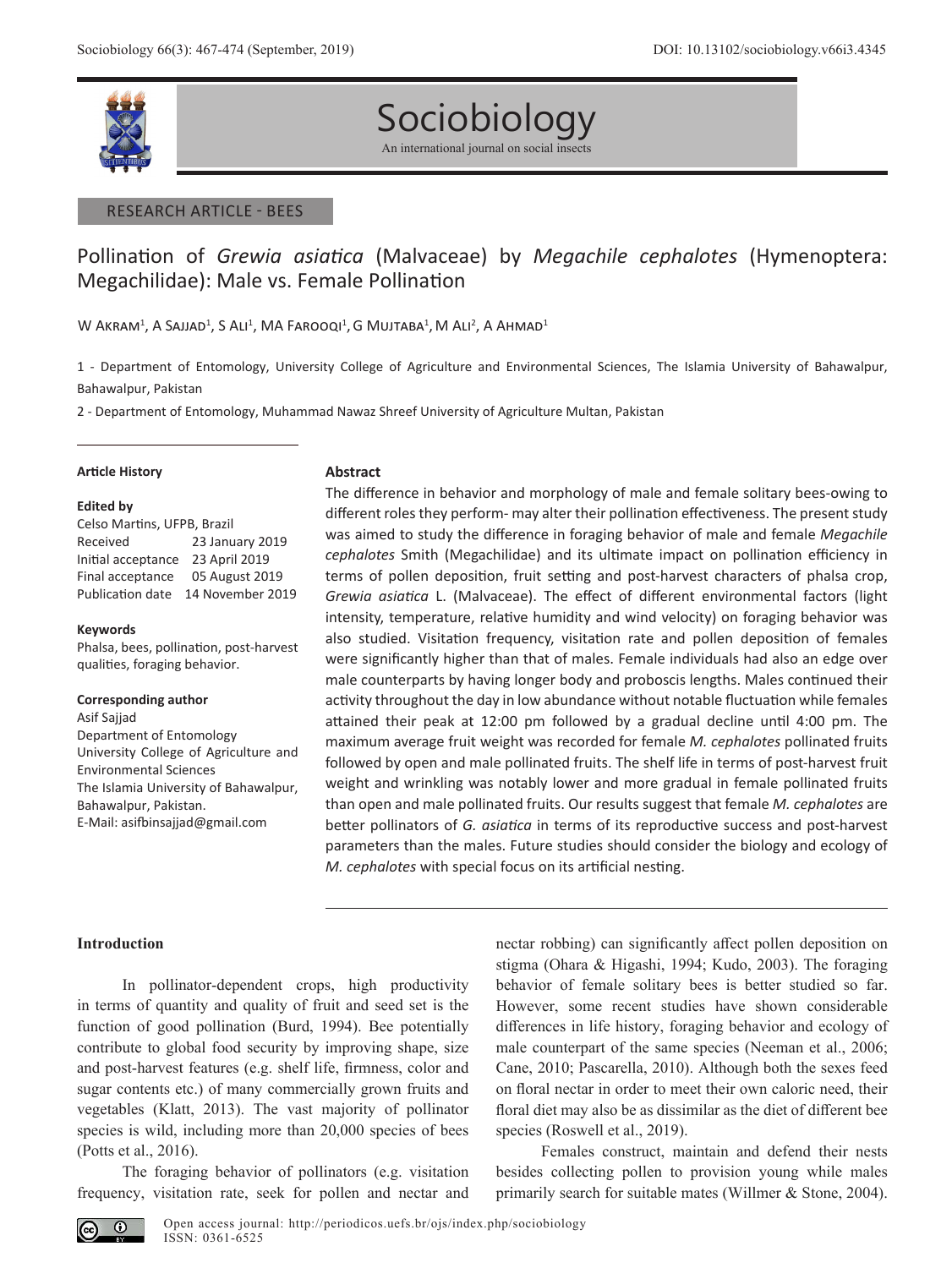Therefore, both may differ in their foraging and pollination efficiencies (Neeman et al., 2006). Female solitary bees usually forage more efficiently and consequently pollinate better than males (O'Toole & Raw, 1991). Males solitary bees however, contribute more to long-distance pollen flow (Neeman, et al., 2006).

According to recent studies, fruit set -in terms of quantitative and qualitative parameters including post-harvest characteristics- is more important predictor of pollination efficiency than pollen deposition (Wang et al., 2017). This is due to certain pollination limitations e.g. each stigma attains an asymptote after certain number of pollen grains (Sorensen & Webber, 1997), ovules attract pollen grains regardless of whether they are pre-pollinated or not (Falque et al., 1995) and deposition of non-viable and heterospecific pollen grains (Bellusci et al., 2020).

Since male and female solitary bees vary in foraging behavior and morphology, both are likely to deposit pollen grains in different ways. Females solitary bees are likely to deposit more viable pollen grains as they can exploit anthesis timing better and have shorter foraging distance and high visitation frequency than males (Neeman et al., 2006). Similarly, the amount of heterospecific pollen grains deposited on stigma by both the sexes may also vary as both show marked niche breadth and niche overlap in foraging resources (Roswell et al., 2019). Several species of Megachile ( Latreille, 1802) (Hymenoptera: Megachilidae) bees have been reported as efficient crop pollinators in Indian subcontinents including *Mgegachile cephalotes* (Abrol et al., 2017a; Singh et al., 2017). The females of *M. cephalotes* have unbranched and spirally grooved hairs (scopa) on their abdominal sternum which make them morphologically efficient pollinator than the males (Kumar, 2015).

The present study aimed to investigate the foraging behavior of male and female *M. cephalotes* on phalsa crop, and how efficiently they pollinate phalsa plants in terms of pollen deposition, fruit setting and post-harvest characters. The effect of different environmental factors (light intensity, temperature, relative humidity and wind velocity) on foraging behavior was also studied.

# **Materials and methods**

# *Study site and plant species:*

The study was conducted at the Horticultural Research Farm of the University College of Agriculture and Environmental Sciences, Baghdad-ul-Jadeed Campus, The Islamia University of Bahawalpur (IUB), Punjab, Pakistan (29° 22' 36.59"N 71° 45' 44.04"E; 181 meters above sea level). The climate of the region is classified as subtropical with hot summers and cold winters. The mean daily minimum and maximum temperature reach 15°C and 30°C, in winter, and 20°C and 35°C, in summer, respectively. The average annual rainfall is 400 mm (PARC, 1980).

The experimental plant species was phalsa, *Grewia asiatica* L. (Malvaceae) sown in an area of 0.2 hectares containing 53 individuals. The nearby places include a planted forest, some waste land and buildings. Phalsa is a fruit bearing shrub (can grow up to 12 feet) native to Central America but is planted on commercial basis in Pakistan (Ullah et al., 2012; Singh et al., 2015). Yellow flowers (two centimeters in length) are borne in densely crowded axillary cymes. Fresh and dry fruits of phalsa are consumed in human diet and leaves are used as forage for livestock (Dev et al., 2017). In the Indian subcontinent, phalsa individuals bloom in February and the fruits ripen during April to June (Kumar et al., 2014). Phalsa is self-compatible but cross-pollination by insects can significantly improve the reproductive success (Randhawa & Dass, 1962). The study was conducted from mid-February to end-May 2018 (i.e. from flowering to harvesting).

### *Flower visitor censuses and foraging behavior*

First, we conducted a three days-long survey of floral visitors in three widely isolated (>8 km) orchards (Table 3) in order to assess the pollinators profile of *G. asiatica* in Bahawalpur: Fisheries complex (29° 23' 15.4176'' N, 71° 37' 59.2284'' E), Lal-suhanra forest (29° 19' 2.2116'' N, 71° 54' 16.9056'' E) and IUB campus (29° 22' 36.588'' N, 71° 45' 44.0424'' E). One collector was deployed to collect floral visitors randomly using a hand collection net for 4 hours (8-9 am, 10-11 am, 4-5 pm and 6-7 pm local time) in each orchard. In this way the total sampling efforts were 12 hours in all the three orchards. The collected pollinators - other than *M. cephalotes* - were identified to family level by using taxonomic keys proposed by Borror et al. (1981). The body and proboscis length of both the female and male *M. cephalotes* was measured with a Vernier caliper (n= 15 each sex).

We only focused *M. cephalotes* for further studies at IUB campus: visitation frequency (number of bees visiting an inflorescence of casually 30 flowers during two minutes; n=40 in each census), visitation rate (number of flowers visited by an individual during 120 seconds; n=40 bee individuals in each census) and stay time (time spent in handling a flower by an individual during a visit; n=120 in each census) throughout the flowering season with weekly intervals (total 6 census). A stop watch was used to record these observations. During each census, observations were made at 10:00, 12:00, 14:00, and 16:00 hours along the day. Data regarding environmental factors such as temperature, relative humidity, wind speed and light intensity were recorded before each census with the help of thermo-hygrometer, anemometer and lux meter, respectively.

# *Pollinator effectiveness*

Pollinator effectiveness was estimated in terms of pollen deposition, quantified after single visits of *M. cephalotes* on previously bagged flowers of *G. asiatica.* When *M. cephalotes* was abundant on the plants, the flowers were made available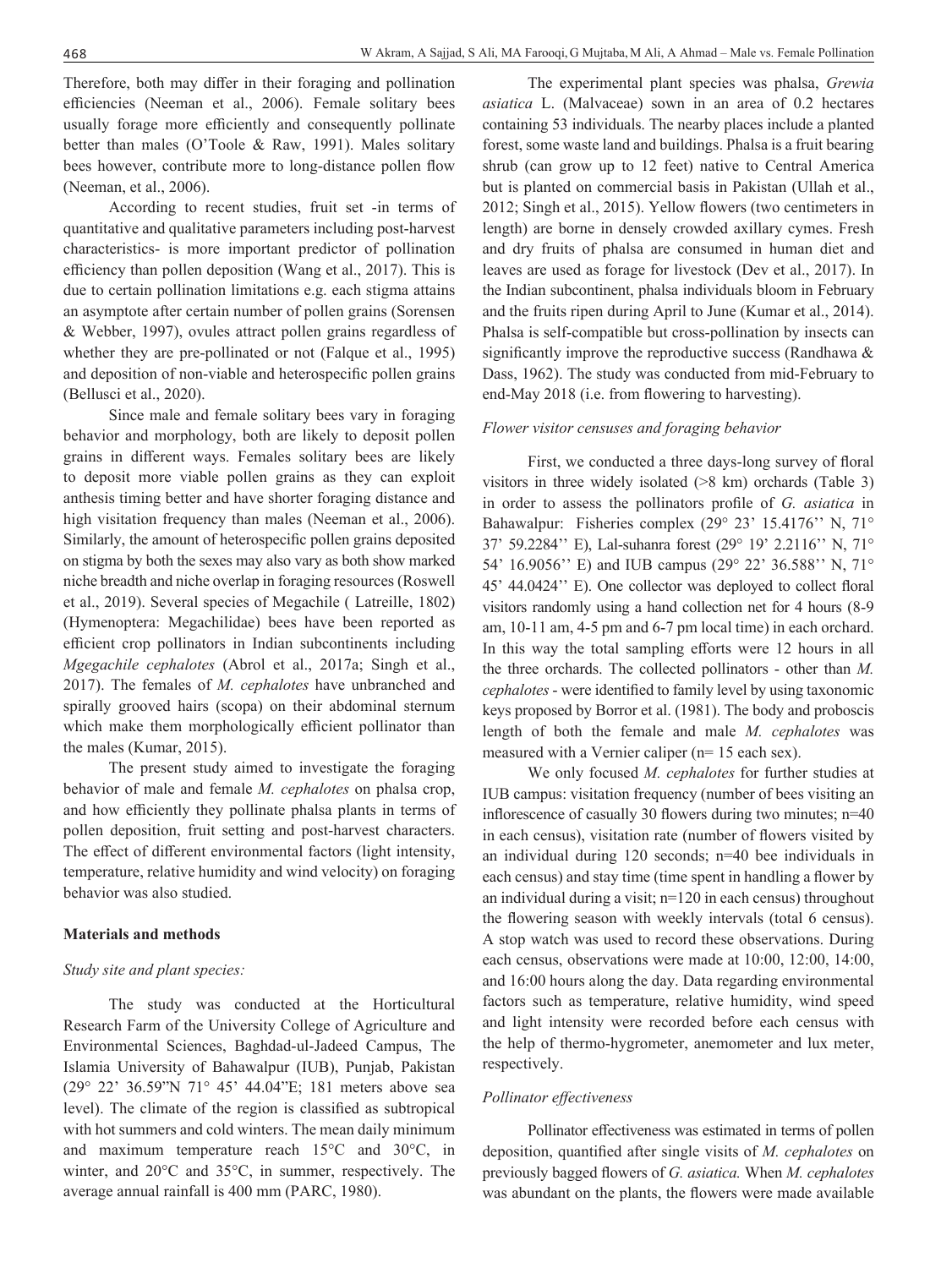to receive single visits. Once a flower has been visited by a female or a male bee, stigma was removed using a sharp blade. A stereoscopic microscope with  $40\times$  magnification was used to count pollen grains. Twenty such observations were made for each female and male *M. cephalotes* on twenty different plants in four splits i.e. five observations in each consecutive day for each sex.

To test the pollination efficiency of female and male *M. cephalotes* in terms of plant reproductive success, other floral buds were caged with nylon mesh bags 24 hours before they opened. They were un-caged during the peak activity time of *M. cephalotes* and re-caged once a single visit had been made by male or female bee. Ten such flowers on ten different plants were observed each for female and male *M. cephalotes*. The resultant fruit set and weight was measured as a function of their pollination efficiency. Twenty openpollinated (unrestricted insect visitation) flowers and twenty caged (no insect visitation) flowers were also maintained on twenty different plants.

# *Post-harvest Qualities*

The resulting fruits were harvested just at the start of ripening (i.e. 34 days after pollination) when their color was light pink. Harvested fruits were weighed using an electronicbalance with 6 hours of post-harvest interval until 78 hours. Since phalsa is a highly perishable fruit, the qualitative parameters including change in shape and color were also recorded at 6 hours of interval for 78 hours. The change in shape was recorded by visually attributing five ranks from tight skin to completely wrinkled skin. The change in color was carefully recorded using an RBG color chart i.e. ranged from deep pink to violet ret.

# **Data Analysis**

In order to compare visitation frequency, visitation rate, stay time, pollen deposition, body length and proboscis length of male and female bees, the data were subjected to Man-Whitney U test (alpha 0.05) as it followed nonnormal distribution. One-way ANOVA was applied to see the significant difference between average fruit weight of male, female and open pollinated fruits followed by Tukey's post hoc test at alpha 0.05. One-way ANOVA was also applied to see the significant difference between postharvest fruit weight loss (%) of male, female and open pollinated fruits at each observation hour (alpha 0.05). We did not include selfpollination in the analysis as all the fruits were aborted in selfpollination treatment.

Chi-square test was used to verify whether fruit wrinkling and color significantly changed over observation dates. In order to know how much the variation in foraging behavior (i.e. stay time, visitation rate and visitation frequency) of female and male *M. cephalotes* is explained by environment factors (temperature, relative humidity, wind

speed and light intensity), multiple linear regression analysis was performed. The linear regression's F-test was applied with null hypothesis that model explains zero variance in dependent variables (foraging behavior). In order to see the significant environmental predictors of foraging behavior, their regression coefficients were compared at alpha 0.05 by using t-statistics.

# **Results**

A total of 458 individuals belonging to 18 species in three orders visited the flowers of *G. asiatica* i.e. 13 bees (Hymenoptera), 2 butterflies, 1 moth (Lepidoptera) and 2 flies (Diptera). *Megachile cephalotes* comprised 65% of the total floral visitors' abundance on *G. asiatica* at all the three widely isolated locations in Bahawalpur i.e. fisheries complex, Lal-suhanra forest and IUB campus. This highlights the importance of *M. cephalotes* as a most frequent floral visitor of *G. asiatica* in Bahawalpur (Table 1).

**Table 1**. Relative abundance of *M. cephalotes* with other floral visitors at three widely isolated locations in Bahawalpur.

| <b>Locations</b>      | <b>Total pollinator</b><br>abundance | M. cephalotes<br>Abundance | Percent M.<br>cephalotes<br>abundance |
|-----------------------|--------------------------------------|----------------------------|---------------------------------------|
| Fisheries<br>complex  | 21                                   | 11                         | 52.38                                 |
| Lal Ŝuhanra<br>forest | 24                                   | 12                         | 50.00                                 |
| <b>IUB</b> campus     | 458                                  | 300                        | 65.50                                 |

The comparison of foraging behavior and morphological features of male and female *M. cephalotes* is presented in Table 2. There was no significant difference between male and female *M. cephalotes* in terms of stay time. However, visitation frequency, visitation rate and pollen deposition (2.06±0.14 individuals per branch per 2 minutes; 13.70±0.50 flowers per 2 minutes; 639.35±3.17 pollen grains per stigma, respectively) of females were significantly higher than that of males (0.44±0.06 individuals per branch per 120 seconds; 13.42 $\pm$ 0.67 flowers per 2 minutes; 12.05 $\pm$ 1.19 pollen grains per stigma, respectively). Regarding morphological features –important for cross pollination- female individuals had an edge over males by having longer body and proboscis lengths i.e. body length of 13.01±0.16 mm and 10.13±0.10 mm for female and male; proboscis length of 5.36±0.09 mm and 4.38±0.06 mm for female and male.

The results of multiple linear regression revealed that the models had very low values of  $\mathbb{R}^2$  and therefore did not explain much of the variation in foraging behavior (stay time, visitation frequency and visitation rate) on account of environmental factors however, they were significant (F-test; p<0.001) except the visitation frequency of male *M. cephalotes* (Table 3). The t-statistics showed that visitation frequency of both the sexes largely remained unaffected with environmental factors except for light intensity which was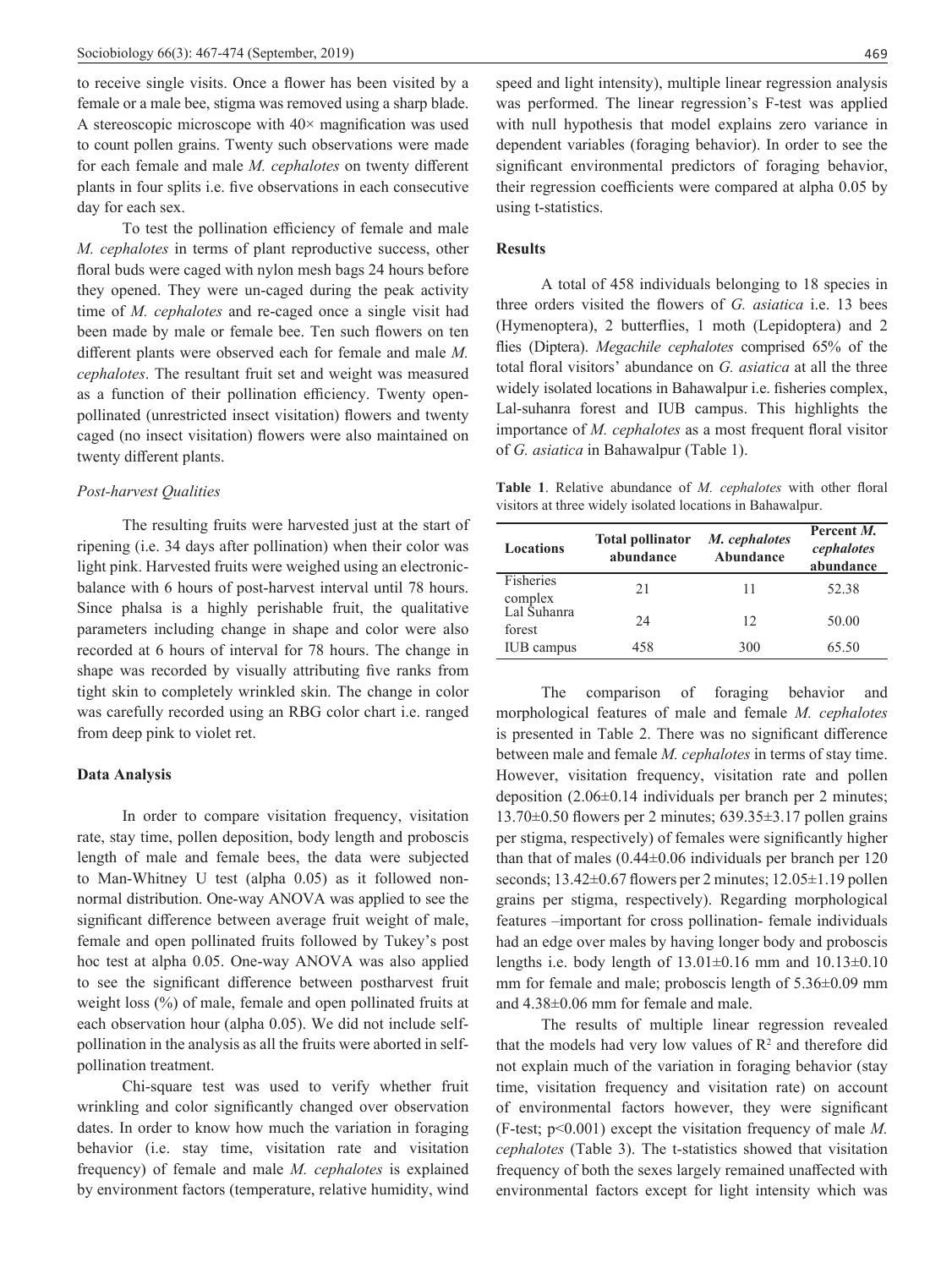**Table 2**. Comparison of foraging behavior and morphological features of female and male *M. cephalotes* using Man-Whitney U test at alpha 0.05 (n = number of observations**).**

| <b>Results of Man-Whitney</b> | <b>Foraging behavior</b>      |                                     |                                          | <b>Morphological features</b> |                                |                                    |
|-------------------------------|-------------------------------|-------------------------------------|------------------------------------------|-------------------------------|--------------------------------|------------------------------------|
| U test                        | <b>Stay time</b><br>$n = 360$ | <b>Visitation</b><br>rate $n = 120$ | <b>Visitation frequency</b><br>$n = 120$ | Pollen deposition<br>$n = 20$ | <b>Body length</b><br>$n = 15$ | <b>Proboscis</b><br>length $n = 5$ |
| Female (mean of ranks)        | 1777.21                       | 71.6                                | 200.61                                   | 15.03                         | 11.5                           | 4                                  |
| Male (mean of ranks)          | 183.29                        | 48.9                                | 159.89                                   | 5.46                          | 4                              | 1.5                                |
| Mann-Whitney $U$              | 62609                         | 4476                                | 50141                                    | 8.5                           | $\theta$                       | $\theta$                           |
| p- value                      | 0.431                         | < 0.001                             | < 0.001                                  | < 0.001                       | < 0.001                        | 0.007                              |
| Z-value                       | $-0.78601$                    | $-5.1271$                           | $-5.2792$                                | $-5.1714$                     | .-4.6455                       | $-2.5067$                          |

positively associated with the females. Wind significantly reduced the stay time in both the sexes while it improved the visitation rate in male bees. Light intensity reduced the stay time in males and improved the visitation rate in females. Temperature reduced the stay time in females and improved visitation rate of males (Table 3).

The activity of both the male and female *M. cephalotes* started somewhere between 9:00 am to 10:00 am. Males continued their activity in low abundance without any notable fluctuation across the observation intervals. However, females attained their peak abundance at 12:00 pm followed by a gradual decline until 4:00 pm (Fig 1).

**Table 3**. Multiple regression analysis between foraging behaviors of female and male *M. cephalotes* and environmental factors (M=male, F=female, T=temperature, R.H=relative humidity, W.S= wind speed, L.I=light intensity).

| Gender          |   | Model                                                               | F      | P-value      | $\mathbb{R}^2$ |
|-----------------|---|---------------------------------------------------------------------|--------|--------------|----------------|
| Stay time       | М | $Y = 2.776 - 0.047(T) + 0.149(R.H)* -0.058(W.S)* -0.005(L.I)*$      | 17.516 | $\leq 0.001$ | 0.165          |
|                 | F | $Y = 15.513 - 0.305(T.)* -0.045(R.H) -0.098(W.S)* -0.001(L.I)$      | 8.530  | $\leq 0.001$ | 0.088          |
| Visitation      | М | $Y = -2.9 + 0.0629(T) + 0.038 (R.H) - 0.022(W.S) + 0(L.I)$          | 0.977  | 0.423        | 0.033          |
| frequency       | F | $Y = -0.991 + 0.04(T) - 0.093$ (R.H) $-0.017$ (W.S) $+0.007$ (L.I)* | 6.815  | $\leq 0.001$ | 0.192          |
| Visitation rate | M | $Y = -37.557 + 1.319(T) - 0.11 (R.H) + 0.935(W.S)*+0.009(L.I)$      | 6.237  | $\leq 0.001$ | 0.178          |
|                 | F | $Y = -57.76 + 1.499(T.)* +0.293 (R.H) -0.056(W.S) +0.016(L.I)*$     | 6.162  | $\leq 0.001$ | 0.177          |
|                 |   |                                                                     |        |              |                |

\*significant predictors of behavior using t-statistics at alpha 0.05



**Fig 1**. Diurnal dynamic pattern of Female and male *M. cephalotes* in terms of average individuals per plant per 120 seconds.

Open, female and male pollinated fruits were different in terms of their weight (d.f=2, f=8.84,  $p=0.001$ ). The maximum average weight was recorded for female *M. cephalotes* pollinated fruits followed by open and male pollinated fruits which were also non-significant (Fig 2).



**Fig 2**. Comparison of female, male and open pollinated fruits in terms of their weight. Means sharing similar letters are statistically non-significant at alpha 0.05.

Percent loss in weight was significantly lower in female pollinated fruits than that of open and male pollinated fruits at 6 hours after harvest (d.f. = 2, p=0.012, f=5.20) and 12 (d.f.  $=2$ , p=0.001, f=9.82). Remaining observations from 18 to 78 h after harvest showed non-significant difference in weight loss.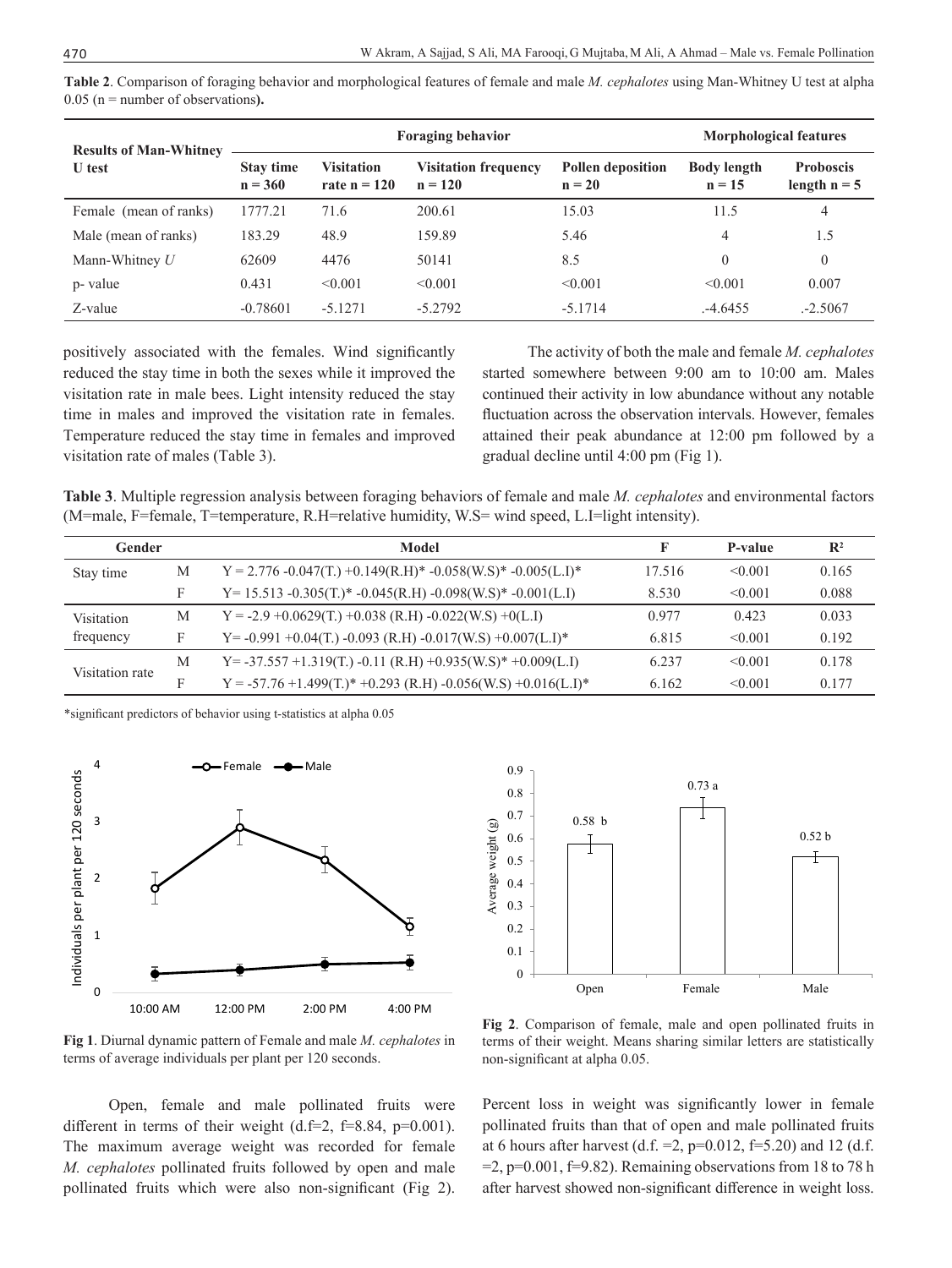The post-harvest decline in fruit weight was notably lower and more gradual in female pollinated fruits than open and male pollinated fruits. The fruits completely dried out at 54 h in case of open and male pollination whereas at 66 h in case of female pollination (Fig 3).



**Fig 3**. Fruit weight loss among open, female and male pollinated fruits after 6 to 78 hours of harvest.

In case of post-harvest wrinkling, as compared to male and open pollination, female pollinated fruits did not show any wrinkling until 18 h after harvest whilst overall wrinkling remained lower in female pollinated fruits than open and male pollinated fruits until 60 h. (Fig 4). Fruit wrinkling significantly increased  $(p<0.001)$  with the increase in postharvest time in open pollinated, male pollinated and female pollinated fruits  $(\chi^2=292, 325, 306,$  respectively) However, fruit color significantly changed  $(p<0.001)$  with the increase in post-harvest time in female pollinated fruits alone ( $\chi^2$ =186).



**Fig 4**. The increase in fruit wrinkling with successive post-harvest observation in case of open, female and male pollination

The result of survey of alternate host plants at IUB campus is shown in table 4. We observed 13 plant species which received at least one visit of male or female *M. cephalotes*. The maximum visits were recorded on *Alhagi graecorum* (Fabaceae)*.*

### **Discussion**

In this study we have shown that *M.* c*ephalotes* was the most abundant (65% of total abundance of 18 species) floral visitor of *G. asiatica* in the study sites whilst its females were the more frequent and efficient pollinators. Phalsa flowers offer a rich source of energy and attract several pollinator populations e.g. including most abundant *Megachile, Apis*  and *Xylocopa* species (Abrol, 1992). Kumar et al. (2017) also recorded 21 flower visitors on phalsa in India. *Grewia asciatica* therefore, shows a generalized pollination system (Ollerton et al., 2007) yet *M. cephalotes* being the most abundant visitor, might be leading the system towards cryptic specialization (Niemirski & Zych, 2011). In the present study, we, for the first time, gave the empirical evidence of how the male and female *M. cephalotes* - along with open and caged treatments - affect the qualitative parameters of phalsa, signifying female *M. cephalotes* as the best choice under local conditions.

Visitation frequency and pollen deposition of female bees was significantly higher than male bees in this study. Visitation frequency of male and female bees is the function of their relative abundance (i.e. proportion) in given space and time. The male-female ratio in *Megachile* bees is a highly variable phenomenon depending upon a number of physical factors e.g. size and diameter of nesting tunnel and distance of nest from foraging resource (Stephen & Osgood, 1965; Peterson & Roitberg, 2006). Moreover, females usually fly for shorter distances thereby increasing their visitation frequency and relative foraging efficiency while males contribute more to long-distance flow of pollen (Neeman, et al., 2006). Moreover, males in our study, foraged primarily on nectar and continued their activity in low abundance without any notable fluctuation across the observation intervals. Male solitary bees perform

**Table 4**. Visitation of *M. cephalotes* on alternate host plants at IUB campus.

| <b>Local names</b> | <b>Scientific names</b> | No. of visits of<br><b>Megachile cephalotes</b> |  |  |
|--------------------|-------------------------|-------------------------------------------------|--|--|
| Leh                | Cirsium arvense         | 1                                               |  |  |
| Maskeet            | Prosopis glandulosa     | 3                                               |  |  |
| Akk                | Calotropis procera      | 1                                               |  |  |
| Kindiari           | Carthamus persicus      | 1                                               |  |  |
| Ipleiple           | Leucaena leucocephala   | 1                                               |  |  |
| Parkinsonia        | Parkinsonia aculeata    | 3                                               |  |  |
| Janasa             | Alhagi graecorum        | 9                                               |  |  |
| Bukan              | Phyla nodiflora         | 1                                               |  |  |
| Alfalfa            | Medicago sativa         | 4                                               |  |  |
| Frash              | Tamarix aphylla         | $\overline{c}$                                  |  |  |
| Kikar              | Acacia nilotica         | 1                                               |  |  |
| Kheera             | Cucumis sativus         | 3                                               |  |  |
| Jand               | Prosopis cineraria      | $\mathfrak{D}$                                  |  |  |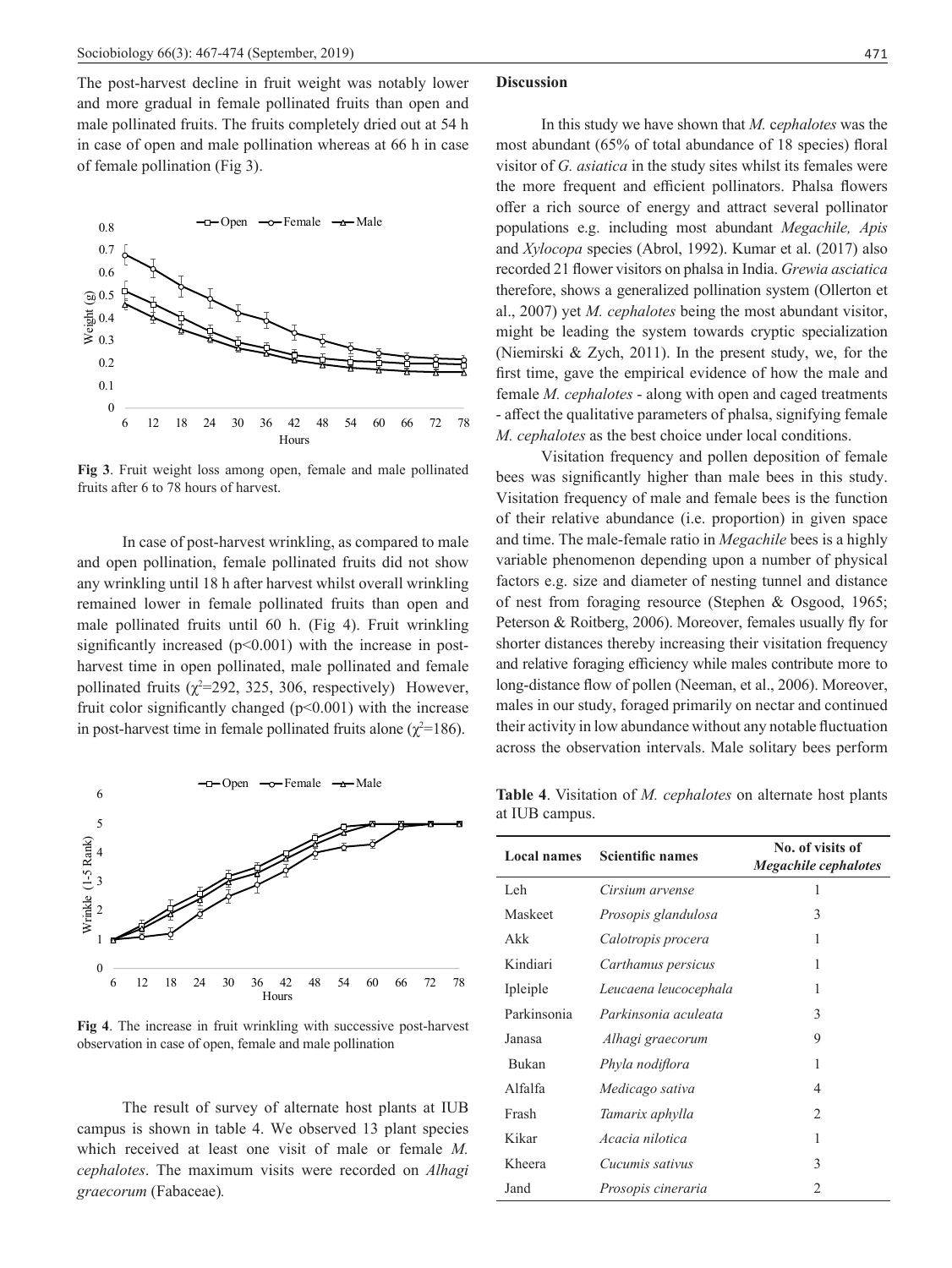at least two co-occurring activities i.e. nectar foraging and mate searching while females focus mainly on foraging for collecting pollen for their larvae (Neeman, et al., 2006). That is why males remained stable over day while females peaked at resource available time.

Pollen deposition in a single visit is predicted by a number of morphological and behavioral factors exhibited by bees. In *M. cephalotes*, females are larger in size than males besides having a number of scopal hairs on the ventral surface of their abdomen. This makes them a better pollen depositor than the males which are smaller in size with fewer scopal hairs (Bzdyk, 2012; Kumar, 2015). In the present study, female body length was in agreement with Kumar (2015) who reported female body length of 12.36-13.52 mm and male body length of 10.47-12.02 mm.

There was no significant difference between male and female *M. cephalotes* in terms of stay time. Female *M. cephalotes* is larger in size having longer proboscis than males. Moreover, females have to build nests, collect pollen for their young ones and lay eggs (Eickwort, 1975; Peterson & Roitberg, 2006). Therefore, to meet their energy and dietary requirements they have to uptake more nectar than the males (Feuerbacher et al., 2003). Previous studies have shown that bees with long proboscis ingest more volume of nectar than short proboscis (Harder, 1983). This suggests that no matter the stay time of both the sexes is similar, but female bees might ingest larger amount of nectar during a visit than the male did. Supporting this idea, Danforth (1990) reported that difference in food requirements between sexes starts right from the brood stage i.e. female offspring of *Calliopsis persimilis* (Megachilidae) receive three trips of pollen whereas male offspring receive two trips of pollen.

The comparison of male and female bees in their foraging response towards different environmental factors is rarely studied. In case of solitary bees '*M. lanata and M. bicolor'* - without giving the sex identity- Abrol and Kapil (1986) and Abrol (1987) found that visitation frequency was positively associated with light intensity, air temperature and solar radiation. In our case, visitation frequency of both the sexes of *M. cephalotes* largely remained unaffected with environmental factors except for light intensity which was positively associated with the females. This finding is in line with Szabo and Smith (1972) who also found a positive relationship between light intensity and visitation frequency of female *M. rotundata*.

How stay time and visitation rate of *Megachile* bees are affected by weather factors also remains unclear. Szabo and Smith (1972) showered that foraging activity of females *M. rotundata* was positively correlated with light intensity and temperature combined. In our study, wind speed significantly decreased the stay time in both the sexes while it improved the visitation rate in male bees. Similarly, light intensity negatively influenced the stay time in males and positively influenced visitation rate in females. Temperature negatively influenced the stay time in females and positively influenced the visitation rate of males. These findings are being reported for the first time for *M. cephalotes* and have implications for future studies and conservation programs.

Females in our study attained their peak abundance at 12:00 pm followed by a gradual decline until 4:00 pm. The activity of pollinators is mostly predicted by the anthesis, the time when large amount of nectar and pollen resources are available (Varassin et al., 2001). Kumar et al. (2017) noticed that anthesis lasted from 1130 to 1300 h in closely related *Grewia flavescens* in India. They also noticed the maximum pollen viability and stigmatic receptivity at the time of anthesis.

Results of present study showed females of *M. cephalotes* were the better pollinators than males. A single visit of females produced significantly greater fruit weight than that of male and open pollinated fruits, which were also statistically similar. Greater fruit weight in case of female *M. cephalotes* is certainly due to higher number of pollen grains deposited by them as compared to males. 'Why did the unrestricted open pollination result in lower fruit weight than the female *M. cephalotes* pollination?' can be justified in terms of pollen limitation. There are two pollination limitations associated with pollen grains i.e. quantity (number) and quality of pollen grains (Aizen & Harder, 2007). The seed set increases with the number of pollen grains deposited on stigma and attains an asymptote after certain number of pollen grains (Sorensen & Webber, 1997). The number of pollen grains dropped on stigma is not merely the indicator of good seed set as ovules attract pollen grains in the similar way regardless of whether they are pre-pollinated or not (Falque et al., 1995). Moreover, viability of pollen grains and number of heterospecific pollen grains also affect seed set in angiosperms (Bellusci et al., 2010).

Usually effective pollination has fortunate consequences on the post-harvested qualitative attributes like color, nutrient profile, size, firmness and overall shelf life of several fruits i.e. strawberry, feijoa, apples and almonds (Patterson, 1990; Brittain et al., 2014; Klatt et al., 2014a; Abrol et al., 2017b; Colak et al., 2017). These post-harvest qualities have strong link with the market value of fruits and economy of farmers (Klatt et al., 2014b).

### **Conclusion**

*Megachile cephalotes* was the most abundant pollinator of phalsa in Bahawalpur. Females of *M. cephalotes* were the better pollinators than males in terms of pollen deposition, fruit weight, fruit size and shelf life (i.e. loss of fruit weight, shrinkage, and degradation in color). We also documented for the first time how abiotic factors including environment temperature, relative humidity, wind speed and light intensity affect the foraging behavior (stay time, visitation rate and frequency) of both female and male *M. cephalotes*.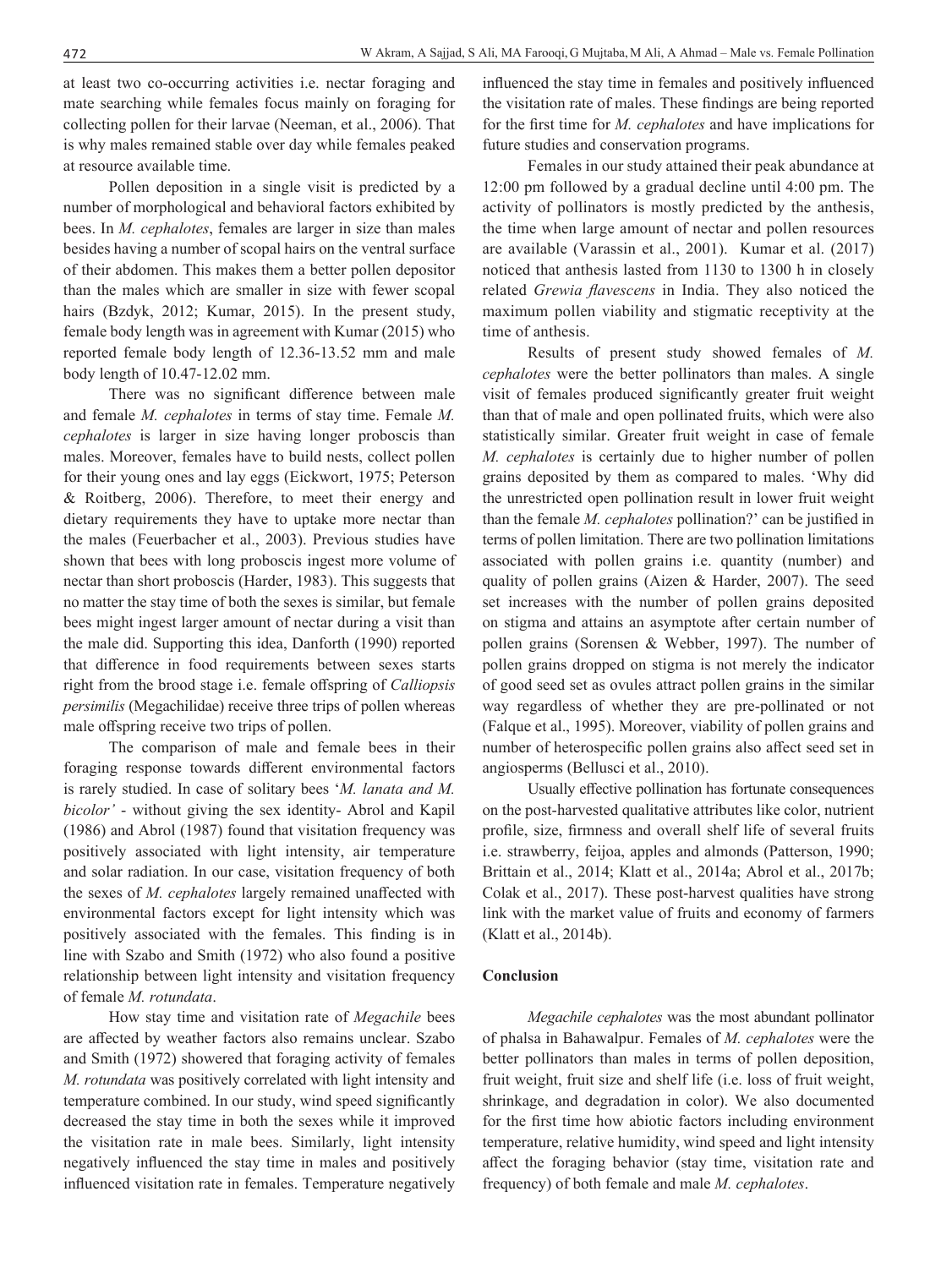# **References**

Abrol, D.P. & Kapil, R.P. (1986). Factors affecting pollination activity of *Megachile lanata* lepel. Proceedings of Indian Academy of Sciences 95(6): 757-769.

Abrol, D.P. (1987). Analysis of environmental factors affecting foraging behaviour of *Megachile bicolor* F. on *Crotalaria juncea* L. Bangladesh Journal of Agricultural Research, 12(1): 21-26.

Abrol, D.P. (1992). Energetics of nectar production in some strawberry cultivars as a predictor of floral choice by honeybees. Journal of Biosciences, 17(1): 41-44.

Abrol, D.P., Shankar, U. & Chatterjee, D. (2017a). Foraging rhythm of bees in relation to flowering of sweet basil, Ocimum basilicum L. Current Science, 113(12): 2359-2362. doi: 10.18 520/cs/v113/i12/2359-2362

Abrol, D.P., Gorka, A. K., Ansari, M.J., Al-Ghamdi, A. & Al-Kahtani, S. (2017b). Impact of insect pollinators on yield and fruit quality of strawberry. Saudi Journal of Biological Sciences, 24(5): 1-7. doi: 10.1016/j.sjbs.2017.08.003

Aizen, M.A. & Harder, L.D. (2007). Expanding the limits of the pollen-limitation concept: effects of pollen quantity and quality. Ecology, 88(2): 271-281. doi: 10.1890/06-1017

Bellusci, F., Musacchio, A., Stabile, R. & Pellegrino, G. (2010). Differences in pollen viability in relation to different deceptive pollination strategies in Mediterranean orchids. Annals of Botany, 106(5): 769-774. doi: 10.1093/aob/mcq164

Borror, D.J., Long D.M. & Triplehorn, C.A. (1981). An Introduction to the Study of Insects. Saunders College Publishing, Philadelphia.

Brittain, C., Kremen, C., Garber, A. & Klein, A.M. (2014). Pollination and plant resources change the nutritional quality of almonds for human health. PLoS ONE, 9(2): e90082. doi: 10.1371/journal.pone.0090082

Burd, M. (1994). Bateman's principle and plant reproduction: the role of pollen limitation in fruit and seed set. Botanical Review, 60(1): 83-139.

Bzdyk, E.L. (2012). A revision of the *Megachile* subgenus *Litomegachile* Mitchell with an illustrated key and description of a new species (Hymenoptera, Megachilidae, Megachilini). *Z*ooKeys, 221: 31-61. doi: 10.3897/zookeys. 221.3234

Cane, J.H., Gardner D.R., & Harrison P.A. (2011). Nectar and pollen sugars constituting larval provisions of the alfalfa leaf-cutting bee (*Megachile rotundata*) (Hymenoptera: Apiformes: Megachilidae). Apidologie, 42:401-408. doi: 10.1007/s13592-011-0005-0

Colak, A.M.M., Sahinler, N. & Islamoglu, M. (2017). The effect of honeybee pollination on productivity and quality of strawberry. Alınteri Zirai Bilimler Dergisi, 32(2): 87-90. doi: 10.28955/alinterizbd.335835

Danforth, B.N. (1990). Provisioning behavior and the estimation of investment ratios in a solitary bee, *Calliopsis* (Hypomacrotera) *persimilis* (Cockerell) (Hymenoptera: Andrenidae). Behavioral Ecology and Sociobiology, 27(3): 159-168. doi: 10.1007/ BF00180299

Dev, R., Sharma, G.K., Singh, T., Dayal, D. & Sureshkumar, M. (2017). Distribution of *Grewia* species in Kachchh Gujarat, India: taxonomy, traditional knowledge and economic potentialities. International Journal of Pure and Applied Biosciences, 5(3): 567-574. doi: 10.18782/2320-7051.5000

Eickwort, G.C. (1975). Nest-building behavior of the mason bee *Hoplitis anthocopoides* (Hymenoptera: Megachilidae). Zeitschrift fur Tierpsychologie, 37(3): 237- 254. doi: 10.1111/j.1439-0310.1975.tb00879.x

Falque, M., Vincent, A., Vaissiere, B.E. & Eskes, A.B. (1995). Effect of pollination intensity on fruit and seed set in cacao (*Theobroma cacao* L.). Sexual Plant Reproduction, 8(6): 354- 360. doi: 10.1007/BF00243203

Feuerbacher, E., Fewell, J.H., Roberts, S.P., Smith, E.F. & Harrison, J.F. (2003). Effects of load type (pollen or nectar) and load mass on hovering metabolic rate and mechanical power output in the honey bee *Apis mellifera*. Journal of Experimental Biology, 206(11): 1855-1865. doi: 10.1242/ jeb.00347

Harder, L.D. (1983). Flower handling efficiency of bumble bees: morphological aspects of probing time. Oecologia, 57(1/2): 274-280. doi: 10.1007/BF00379591

Klatt, B.K. (2013). Bee pollination of strawberries on different spatial scales–from crop varieties and fields to landscapes. Phd Dissertation, University of Gottingen. https://ediss.unigoettingen.de/handle/11858/00-1735-0000-000E-0B5D-6

Klatt, B.K., Klaus, F., Westphal, C. and Tscharntke, T. (2014a). Enhancing crop shelf life with pollination. Agriculture & Food Security, 3(14): 1-7. doi: 10.1186/2048-7010-3-14

Klatt, B.K., Holzschuh, A., Westphal, C., Clough, Y., Smit, I., Pawelzik, E. & Tscharntke, T. (2014b). Bee pollination improves crop quality, shelf life and commercial value. Proceedings of the Royal Society B: Biological Sciences, 281(1775): 20132440. doi: 10.1098/rspb.2013.2440

Kudo, G. (2003). Anther arrangement influences pollen deposition and removal in hermaphrodite flowers. Functional Ecology. 17: 349-355. doi: 10.1046/j.1365-2435.2003.00736.x

Kumar, M., Dwivedi, R., Anand, A.K. & Kumar, A. (2014). Effect of nutrient on physiochemical characteristics of phalsa (*Grewia subinaequalis* D.C.) fruits. Global Journal of Bio-Science and Biotechnology, 3(3): 320-323.

Kumar, V. (2015). Taxonomic studies on leaf cutter bees (Hymenoptera: Megachilidae) of Karnataka, Phd dissertation, University of Agricultural Sciences GKVK, Bengaluru. http://